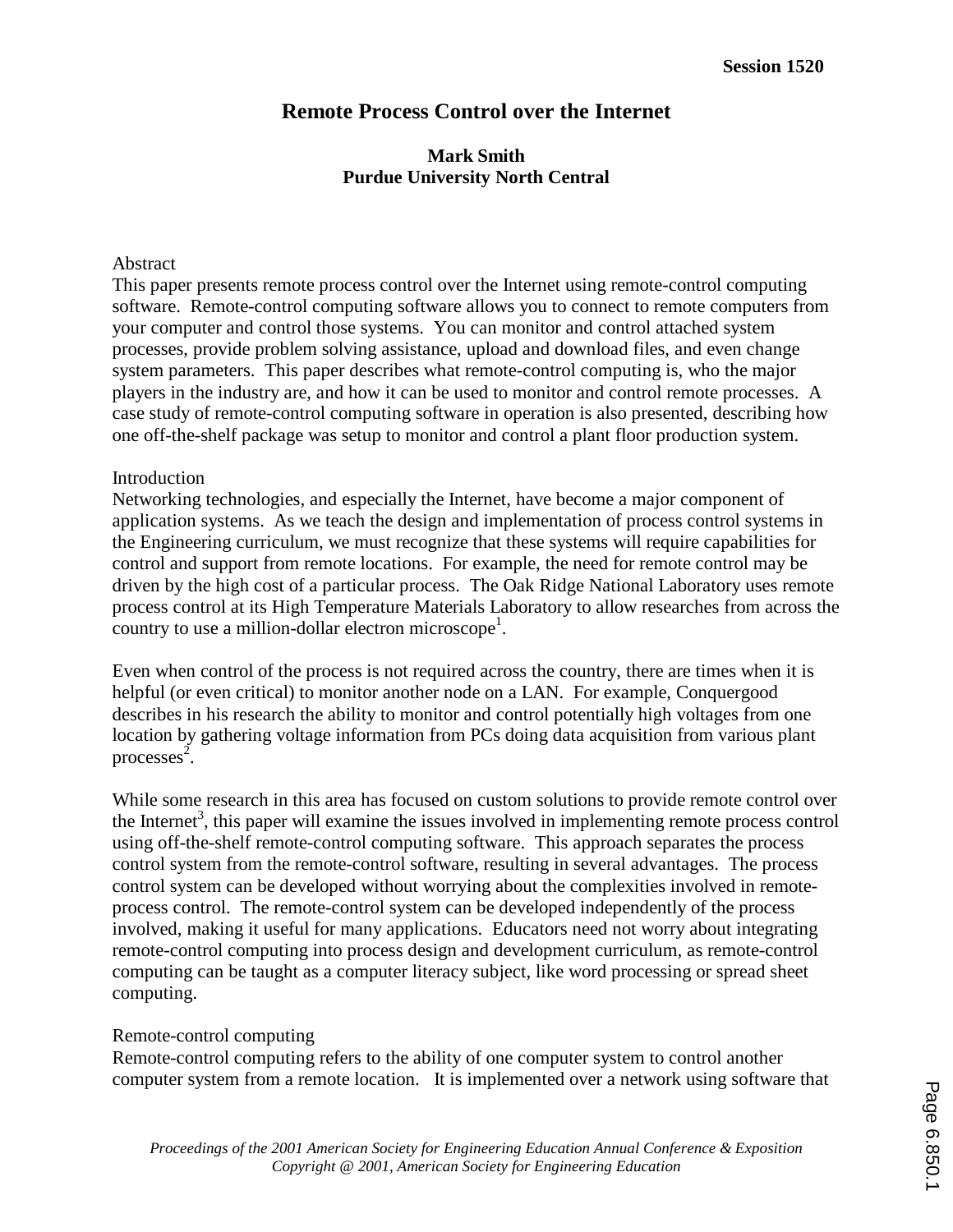resides on both computers. One system acts as the Host (or server) and the other system as the Guest (or remote controller). The guest system takes control of the host system.

There are many software packages that provide some level of remote-control processing capability. Generally, they are categorized into two groups: consumer-oriented remote control and enterprise system remote control<sup>4</sup>. The marketplace is very active, with new features and functionality for these products appearing quarterly<sup>5</sup>. Enterprise remote-control products have the highest level of functionality and are the focus of this paper.

Remote Process Control refers to the ability to monitor and control a business process from a remote location. The business process may include a plant PC connected to other plant devices like PLCs, data collection equipment, or other computer systems. The remote and host computer systems are often running different operating systems. Connectivity from the remote to the host computer may also take various forms, with the Internet often the connection of choice.

The role of remote-control computing for Process Control

1. Monitoring & Control

As stated earlier, remote-control computing software allows you to connect to remote computers from your computer, and control those systems as if you were right there in front of them. This allows you to access applications on the host system and any other equipment attached to it, including other systems on the same LAN or WAN. You can monitor and control the processes controlled by the host, and run applications on network servers and other operating system platforms.

### 2. Maintenance & Support

Many problems with process control systems can be resolved remotely when they occur, by taking over control of the host computer. You can run the software, confirm input requirements, check output, etc., and in fact, try anything you would do if you were sitting at their keyboard. You can even transfer files - interactively sending and receiving data or programs that may assist with your problem resolution activities or to update the host system software.

### Remote-control computing software

There are many players in the remote-control software marketplace. Many of the consumeroriented products are available as Freeware or Shareware. These products provide some level of remote-control and/or file transfer capability, but generally do not contain all of the features and functions required by the enterprise system user. Information identifying many of these programs and their capabilities can be downloaded from the Internet<sup>6</sup>.

The following table consists of a number of the more robust enterprise system remote-control software packages.

| <b>Software Package Name</b> | <b>Developer</b>                  |
|------------------------------|-----------------------------------|
|                              |                                   |
| Carbon Copy                  | Compaq Computer Corporation       |
| ControlIT                    | Computer Associates International |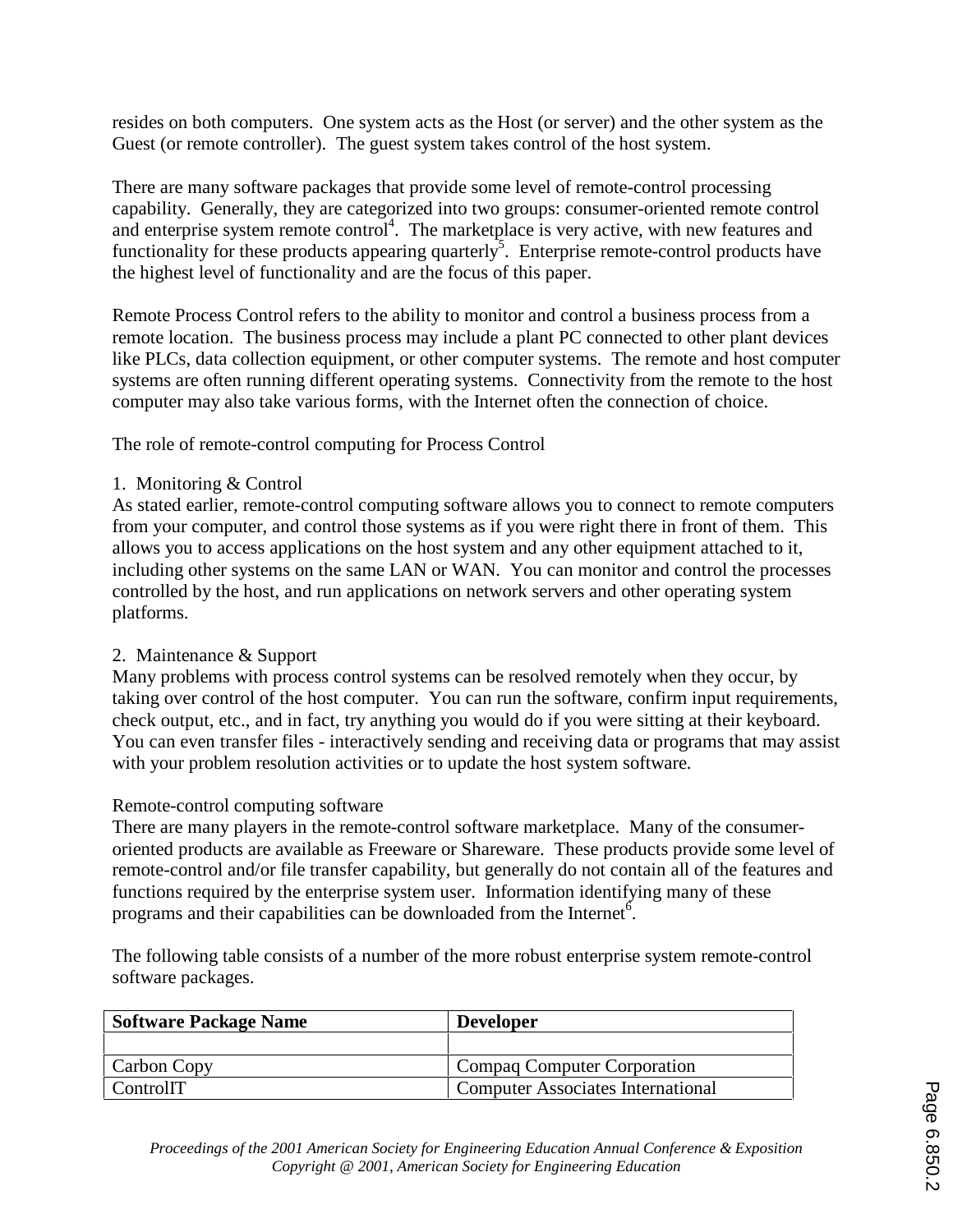| <b>CoSession Remote</b>                 | Artisoft                          |
|-----------------------------------------|-----------------------------------|
| Laplink                                 | <b>Traveling Software</b>         |
| <b>NetOP Remote Control for Windows</b> | <b>Cross Tec Corporation</b>      |
| PcAnywhere                              | <b>Symantec Corporation</b>       |
| PCDuo                                   | <b>Vector Networks</b>            |
| Proxy                                   | <b>Funk Software</b>              |
| <b>ReachOut Enterprise</b>              | <b>Stac Software</b>              |
| Timbuktu Pro                            | Netopia                           |
| <b>VNC</b>                              | <b>Oracle Research Laboratory</b> |

Table 1: Enterprise System Remote-Control Software

Features & Functions

The features and functions of these software packages fall into the following categories:

1. Remote control capabilities: what you can do/control on the host machine. This describes the extent to which the remote-control system can recognize and utilize the hardware and software components on the host<sup>7</sup>. This might range from limited capabilities on the host computer all the way to being able to run programs on any network server attached to the host.

2. Connectivity: the options for connecting the guest system to the host system. Most remotecontrol software products offer multiple connectivity options that may include: direct connect (cabled serial or parallel ports), modem to modem, LAN, WAN, Internet, and wireless infrared. Most systems utilize TCP/IP communications.

3. Supported operating systems: the operating environments supported by the software. Most of the packages support only the Microsoft Windows environments, although VNC and Timbuktu support Apple MacIntosh, and VNC also supports Unix.

4. File Transfer: the ability to transfer files and programs between the guest and host systems. Features of this capability include the ability to handle long file names, drag and drop transfer functions, the ability to synchronize files so that they are the same on both systems, and the ability to continue interrupted file transfers.

5. Security: this includes password protection of the guest and host systems, encryption of data transmissions, virus protection, and host system screen blanking and keyboard locking to prevent onlookers from observing confidential processing<sup>8</sup>.

6. Printer redirection: the ability to print at both the guest and host locations.

7. Chat: the ability to conduct a PC chat with a user at the host site during the remote-control session.

8. Drive mapping: the ability to map the disk drives from the host system to the remote system so that the remote system may use the files and programs located on them as if they were local disk drives.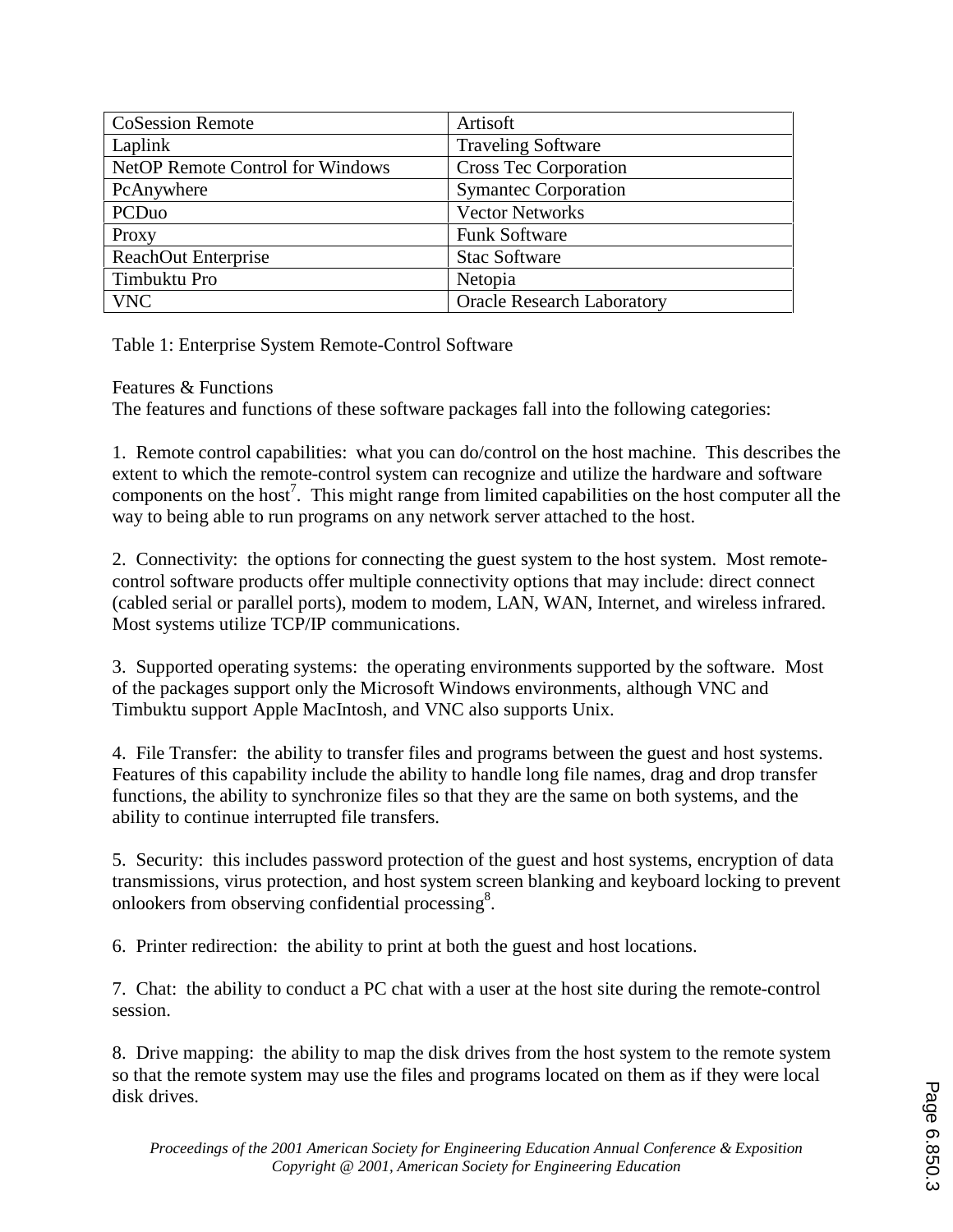### Product Ranking

In my research, I was able to find three different organizations that have tested and ranked some, though not all, of the remote-control software packages listed in the table above. The test criteria was similar in all three organizations; focusing on performance in terms of screen refresh and file transfer speeds, security features, remote-control functionality, and ease of use.

The comparison done by Network Computing concentrated on solutions that offered operating system and network integration, advanced security options, and enhanced network installation capabilities<sup>9</sup>. The News-Times Computer News focused on security and connectivity, as well as remote-control functionality<sup>10</sup>. Smart Computing looked at file transfer features, security, and chat capability in addition to remote-control ability<sup>11</sup>. All three organizations were unanimous in selecting Symantec's pcAnywhere product as their remote-control product of choice.

### pcAnywhere

1. Supported hardware & software platforms

Designed for the PC architecture, Symantec's pcAnywhere was one of the first remote-control software products available. While the current product level (pcAnywhere 32) was developed for Windows/9X, Windows NT, Windows 2000 and Windows ME environments, it is backwards compatible to Windows 3.1 and  $DOS<sup>12</sup>$ .

### 2. Connection options

pcAnywhere can be configured to connect via modem, serial port, parallel port, infrared connection, ISDN connection, and several network protocols including TCP/IP, Novell and netBIOS. Access over the Internet is achieved by using the TCP/IP protocol over a dial-up or dedicated connection to an Internet Service Provider.

### 3. Security features

Security is a primary consideration when you run a remote-control host on a critical system, especially if it is networked to other systems. You can setup passwords at both the host and guest system to protect the configuration data from being viewed or modified by unauthorized people<sup>13</sup>. Several levels of data encryption can be invoked to protect data transferred between the systems. You can even blank the host screen and lock the keyboard and mouse so that people present at the host site cannot observe confidential information.

### 4. File transfer

pcAnywhere provides a File Manager window of files and directories for both the guest and host systems. You can drag and drop, select a group of files or directories to transfer, and synchronize (or clone) files between systems. Files are compressed for transmission and transfers can be restarted from where they left off if the connection temporarily drops.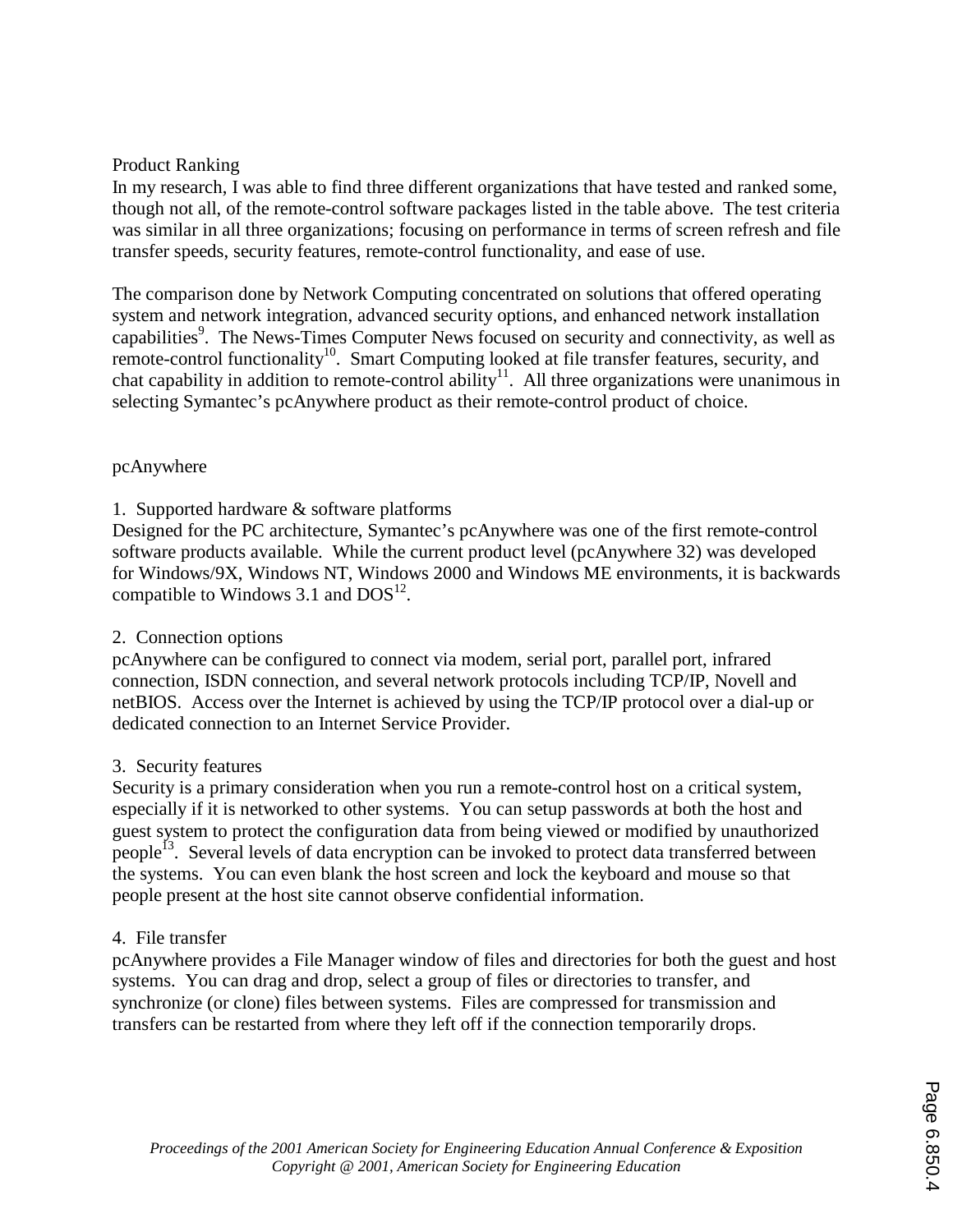#### 5. Miscellaneous functions

Drive mapping, virus checking, and interactive chat between the guest and host systems are also supported by pcAnywhere.

### Software Installation

The minimum system requirements to run pcAnywhere are:

 486sx 25MHz processor or higher 16 MB of RAM (20 recommended) 32 MB of hard disk space VGA video minimum Windows 95/98, Windows NT Workstation and Server 4.0 CD-ROM drive

Installation is very simple and can be accomplished in just a few minutes. Just load the distribution CD into your drive and select "Install Software". An installation wizard is loaded that guides you through the process. Documentation and technical manuals are also included on the distribution CD.

### Host Setup & Operation

Host systems can be easily setup to allow remote control over the Internet. To create a host environment, start the pcAnywhere program, and then click on the "Be a Host PC" tool bar icon. Next double-click on the "Add Be a Host PC Item" icon to start a wizard to guide you through the process. The first thing you must enter is a name for this host session. Next, select the connection option you want to use. Since this is for an Internet connection, you select TCP/IP. That's all there is to it. The wizard will ask if you want to start the session immediately. It will also add an icon to the "Be a Host PC" folder and you can select it whenever you want to start the session.

In order to link to this session for remote control, the guest computer will need to know the TCP/IP address of the host computer. To get the TCP/IP address, connect to the Internet through your Internet Service Provider (ISP), and then start your pcAnywhere host session. The TCP/IP address will be displayed on the pcAnywhere window.

### Remote Setup & Operation

To create a guest environment to control a host session over the Internet, start the pcAnwhere program, and then click on the "Remote Control" tool bar icon. Next double-click on the "Add Remote Control Item" to start a wizard to guide you through this process. The first thing you must enter is a name for the remote-control session. Next, select the connection option you want to use. Again, since this is for an Internet connection, you select TCP/IP. This window also asks you for the name of the computer running the host session. Leave it blank and end the wizard without starting the session.

Next right-click on the remote-control icon you just created and select "Properties" from the menu list. Click on the settings tab and enter the TCP/IP address of the host computer into the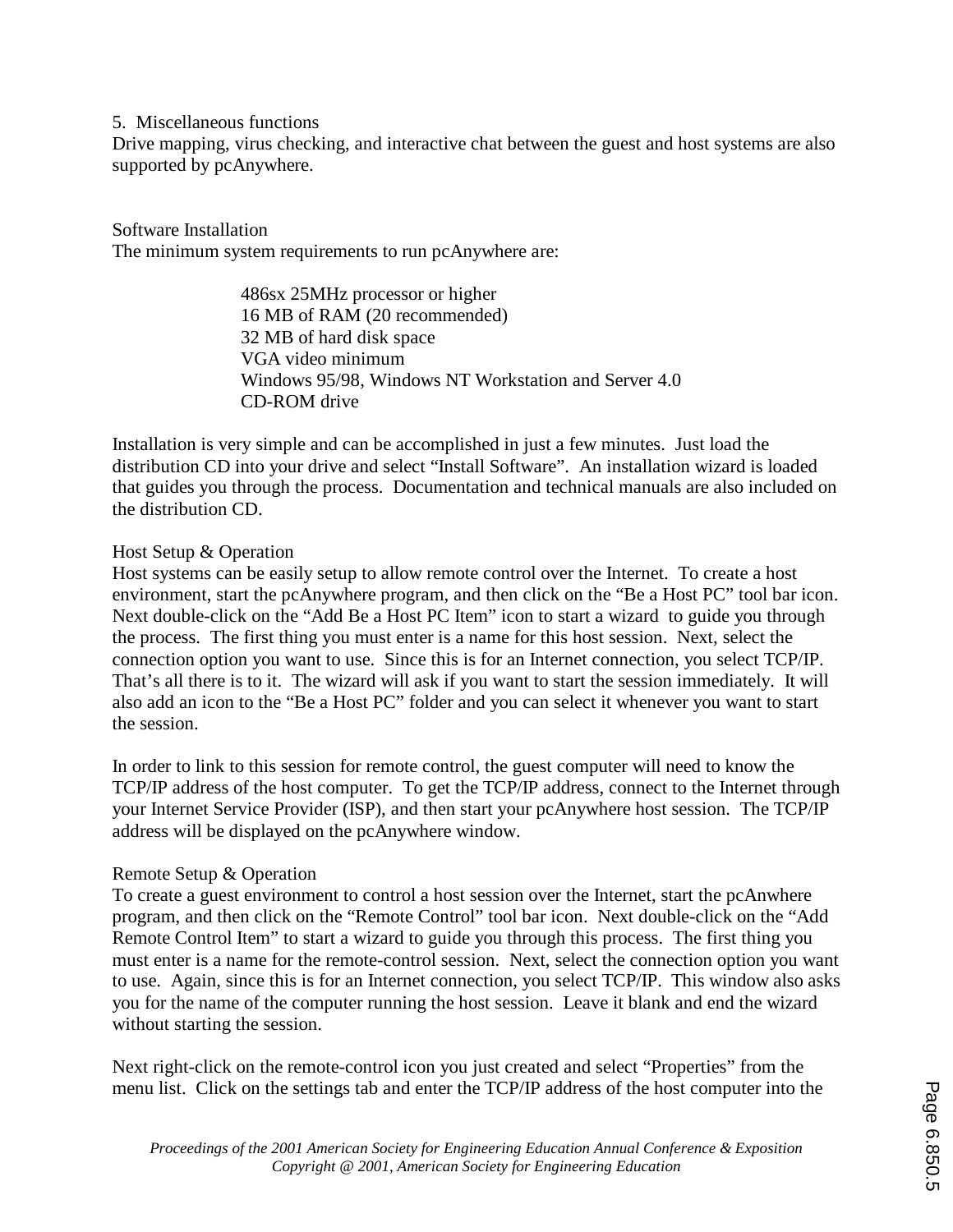"Network Host PC to control or IP address" field provided. Click on "OK" and you're ready to start your remote-control session. To start it up, connect to the Internet through your ISP, then start pcAnywhere. The systems should connect in just a few seconds.

### Security

Passwords can be entered for the guest and host sessions that will restrict the ability to view or modify the configuration of the sessions and to prevent unauthorized people from starting the sessions. This is done by selecting the "Protect Item" tab from the session properties dialog window. Simply enter the password and select the level of security wanted.

The keyboard and mouse of the host or remote system can be disabled from the settings tab, and data encryption levels are selected from the security options tab. You can also blank the host screen from the security options tab.

The host session also allows you to set up a folder of authorized callers and the passwords required for them to gain access to the host system. This is done from the callers tab. This is where you also configure what resources a given user has access to on the host.

### Remote-Control

Once the guest and host systems are communicating, you can begin remote control operations immediately. You can literally do anything a local user could do (provided it isn't restricted by the security options), including linking to networks and other equipment connected to the computer.

### File transfer

While you're in remote-control mode, you can begin file transfer activities by clicking on the "Load file transfer" icon in the pcAnywhere tool list. This starts the pcAnywhere File Manager window that allows you to navigate through the files on both systems, including network drives. To send a file, select it from one of the navigation windows and press the Send button. You can also select groups of files and folders to transfer. Other feature will be demonstrated as time permits.

### Case Study

Champion Laboratories, Inc. (manufacturer of automotive and truck filters) uses remote process control to provide support for an automated plant floor system that applies barcodes and customer part information to completed cases of products on their packaging assembly lines. The Champion "Print&Apply" system runs under Windows NT on a data collection server that links plant data collection terminals, printers, and alarm systems to an AS/400 host system where production planning and inventory management data is maintained. The data collection servers are located at two plants in southern Illinois, one plant in South Carolina, and one plant in Mexico. The plants are all connected over a WAN supported by the Champion IT organization. The data collection server software and "Print&Apply" application are supported by a consulting organization located in southwest Michigan.

Support for these processes is handled remotely using pcAnywhere remote-control software. System support includes activities such as monitoring data flow between the plant data collection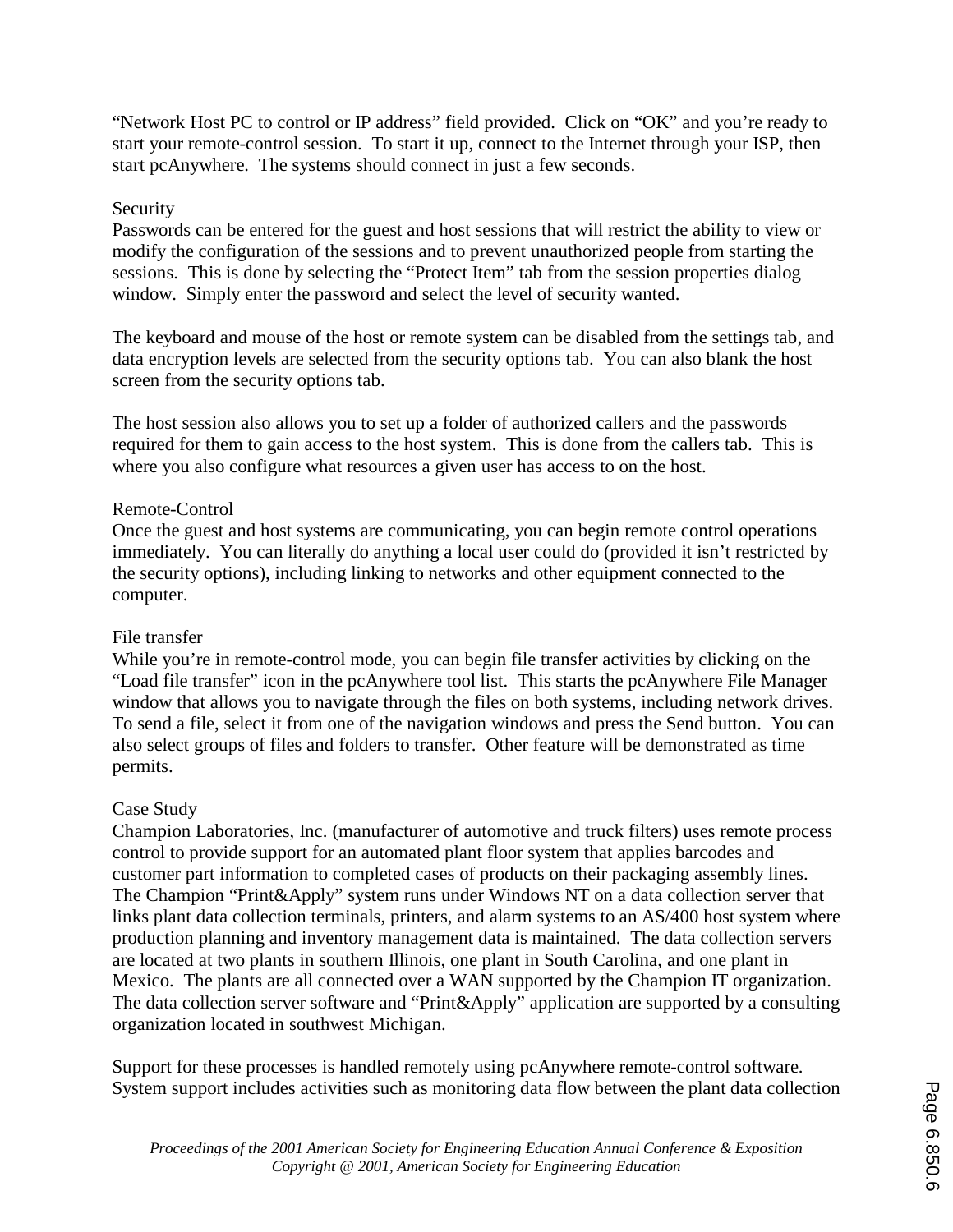terminals and the AS/400 system, activating/deactivating terminals and communication links, updating system and application software, troubleshooting problems, and even re-booting the systems.

In one troubleshooting instance, the organization in Michigan linked to one of the plants in southern Illinois using pcAnywhere over a dial-up Internet connection, then invoked a copy of pcAnywhere on the remote data collection server to link to the server in Mexico over Champion's WAN to diagnose and correct a system problem. The cost benefits from this one instance alone more than paid for the investment in the remote process control capability.

#### **Conclusions**

Remote-Control computing is developing an important role in the software portfolio of the process control system. As our information systems become more network centric, and we look at using Internet technologies to deliver process control capabilities, we must develop skills at using tools that can help us provide better support and assistance for these systems. Remotecontrol computing can help us provide this support and be more productive with our process control tasks.

While not much, if any, exposure to remote-control computing is being presented to students today, we as educators need to look for ways to include it in our technology curriculum. It should be introduced in computer literacy courses, and used in more advanced process development classes. Students can then learn to look at it as just another tool to assist them in implementing business process control systems.

#### Bibliography

1. Krause C. ( 1998). From a Distance: Remote Operation of Research Equipment. *ORNL Review,* v30n3-4.

2. Conquergood, S. (1997), High Speed Remote Process Control, ISA Tech/Expo Technology Update Proceedings, 1997, v1 n5 , p493-499.

3. Fuhr, P. and Mowat, E. (1995), Remote Interrogation and Control of Sensors via the Internet, Sensors, December 1995, v12 n12.

4. Fratto, M. (2000). Take Charge Of Enterprise Resources With Eight Remote-Control Solutions [62 paragraphs]. Network Computing [On-line]. Available: http://www.networkcomputing.com [ 2000, Nov 26].

5. Doherty, S. (2000). Remote Control Saves Steps [63 paragraphs]. Network Computing [On-line]. Available: http://www.nwc.com/1102/1102f3.html [2000, Nov 7].

6. Winfiles (1998). Windows 95/98 Remote Computing Tools. [42 paragraphs]. Winfiles.com [On-line]. Available: http://winfiles.cnet.com/apps/98/remote.html [2000, Oct 27].

7. Doherty, S. (2000). PC Duo 5.03: Remote Control Takes Hold of the Enterprise [11 paragraphs]. Network Computing [On-line]. Available: http://www.nwc.com/1114/1114sp3.html [2000, Nov 26].

8. Robinson, P. (1998). Computing by Remote Control [35 paragraphs]. TheNews-Times Computer News [Online]. Available: http://www.newstimes.com/archive98/apr2998/cph.htm [2000, Oct 27].